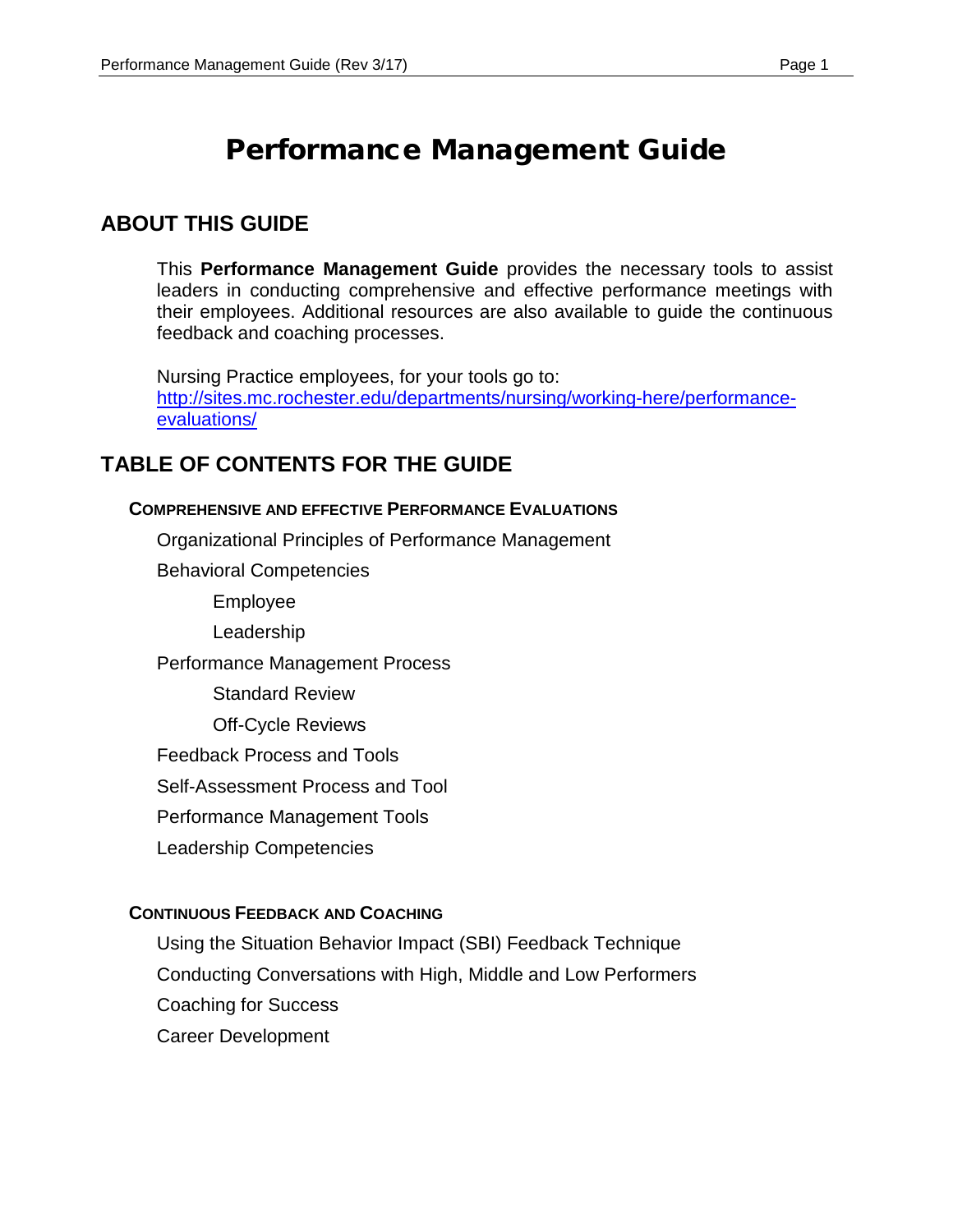## **ORGANIZATIONAL PRINCIPLES OF PERFORMANCE MANAGEMENT**

The principles below are the foundation for performance management. Every employee should incorporate the principles into their daily work. The principles are intended as guidelines during the performance management process and are defined as:

### **Integrity**

- Introduce yourself greet, say your name, explain your role
- Be mindful of your actions ― conversation topic, tone, volume, body language

### **Compassion**

- Communicate with warmth use preferred names, smile, make eye contact, listen attentively
- Respond to feelings show empathy and kindness

### **Accountability**

- Answer questions clearly ask about and address concerns, explain next steps
- Involve and update patients, families, and colleagues

### **Respect**

- Be courteous and friendly to all patients, families, and colleagues throughout the institution
- Speak positively about your colleagues and other departments within the organization

### **Excellence**

- Take the initiative to help ask if there is anything else you can do; assist your colleagues
- Recognize your colleagues thank them for their efforts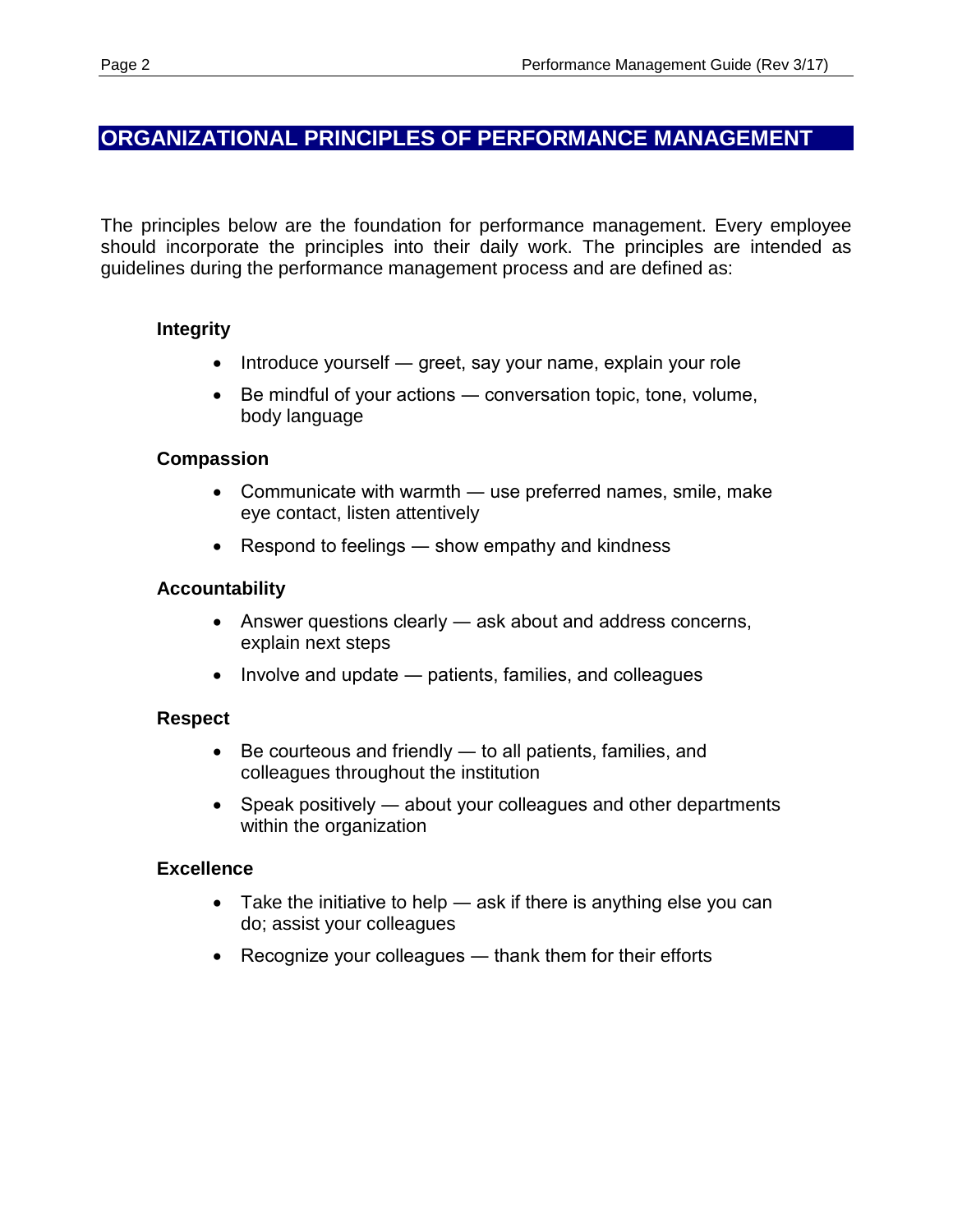## **THE BEHAVIORAL COMPETENCIES**

## *Employee Competencies*

#### **Personal Accountability**

- Commitment to Quality Takes pride in work, strives for excellence. Takes responsibility for performance and fixes mistakes. Continually looks to improve the quality/quantity of work.
- Safety Consciousness Contributes to a safe working environment; performs duties in a clean and safe manner. Brings safety concerns to appropriate parties; takes initiative to resolve when possible.
- Attendance and Punctuality Fulfills work and time requirements. Keeps unscheduled absences to a minimum. Plans for coverage of responsibilities where appropriate.
- Reliability/Dependability Meets task deadlines and work commitments. Fulfills work obligations in a timely and satisfactory manner. Takes responsibility for personal actions and performance.
- Appearance Dresses appropriately. Avoids wearing strong fragrances or other strong odors (e.g., from smoking). Keeps workplace neat, clean and organized.

#### **Professionalism**

- Self-Awareness Demonstrates continuous professionalism, respect, and workplace civility. Mindful of actions: topic, tone, volume, and body language. Avoids gossip.
- Working with Others Approachable, inclusive, and respectful. Exhibits teamwork, takes initiative to help. Courteous and cooperative. Respects diversity and appreciates differences.
- Relationship to Supervisor Responds and acts cooperatively; works to maintain positive relationships with supervisor/manager. Accepts responsibility for own actions.
- Gives and Receives Feedback Provides constructive feedback to colleagues. Mindful of both verbal and body language when giving feedback. Receptive to feedback from others; accepts feedback without defensiveness.
- Role Modeling Conducts self in fair and trustworthy manner. Upholds professional and ethical standards. Demonstrates departmental and organizational values including Integrity, Compassion, Accountability, Respect, and Excellence.

#### **Functional Expertise**

- Job Knowledge Clearly demonstrates functional expertise as it relates to the job.
- Strives for excellence. Asks relevant questions when uncertain. Shares information and knowledge with others.
- Learning Agility Keeps abreast of new developments and enhancements to systems, procedures and products. Values learning; seeks out new learning and development opportunities. Completes learning assignments in a timely manner.

(See Service Excellence on following page)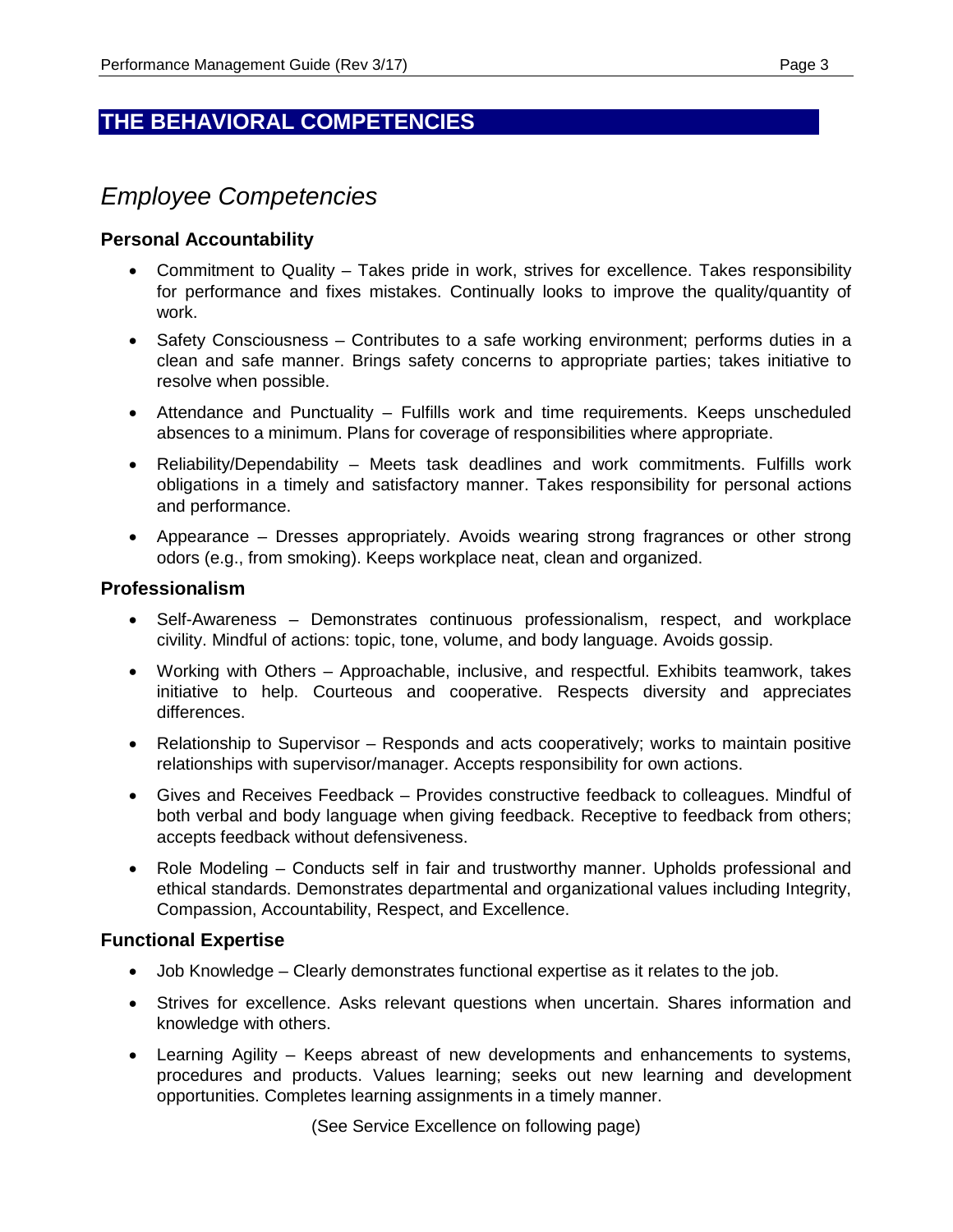### **Service Excellence**

- Treatment Toward Others Listens carefully, expresses compassion and empathy where appropriate. Mindful of the perspective and needs of others, (e.g., colleagues, patients, students, families and others).
- Service Orientation Embraces organization and department mission. Works to understand goals and objectives of the unit or the department.
- Communication Communicates ideas and messages clearly and concisely. Actively listens, seeks to understand others. Answers questions clearly and asks clarifying questions when needed. Keeps others informed when deadlines are challenged.
- Productivity Works to deliver an expected volume of work; seeks operating efficiencies without sacrificing quality. Works to stay organized. Uses technology as needed/where appropriate.
- Responds to Change Adapts to changing priorities. Handles unexpected situations and does so in a calm and positive manner. Where appropriate, questions and recommends alternatives to new processes and procedures.

## *Leadership Competencies (employees who manage direct reports, program management responsibilities, etc.) Also listed on page 11.*

## **Effective Communication**

Writes and speaks clearly. Articulates ideas and instructions in a clear and concise manner. Encourages dialogue and candor; makes it safe for others to voice their opinion. Active listener; takes the time to consider alternative points of view. Keeps others informed; conveys important information in a timely and efficient manner.

### **Partnership & Team Building**

Values, respects and is open to others' point of view. Relates well to people at all levels of the organization. Actively works to build a team. Empowers employees to take action. Supports team decisions both publicly and privately. Manages conflict; builds common ground, focuses on the positive and seeks constructive outcomes. Demonstrates care and concern for all team members and those we serve.

### **Organizational Effectiveness**

Takes initiative to get things done. Actively sets priorities. Runs effective meetings; starts/stops on time, maintains focus on topic. Analyzes short-term and long-term risks; identifies pros and cons; evaluates options and chooses effective solutions. Makes critical decisions in a timely manner.

#### **Performance Management**

Tracks, monitors, and documents employee performance. Actively encourages goal setting. Provides timely, effective, and constructive feedback. Holds team members accountable for their performance and results. Delegates tasks appropriately. Creates an environment where employees and others feel valued and appreciated. Routinely recognizes team members for their contributions formally and/or informally.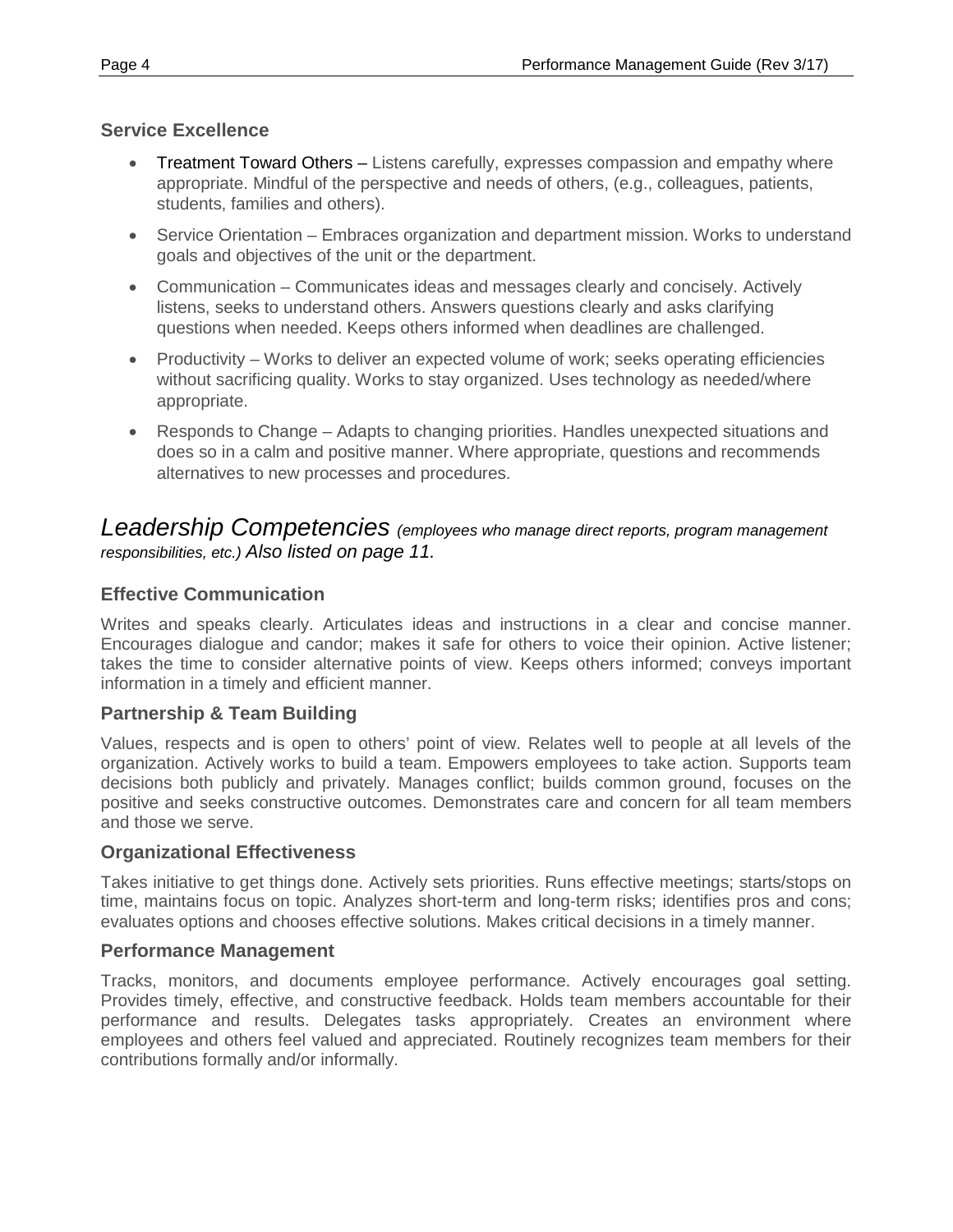Champions change and innovation. Readily adapts to change, makes adjustments when needed. Helps others overcome resistance to change. Stays calm in the face of great change. Actively encourages and supports new ideas. Leads process improvement, encourages efficiency, works to build value for the organization. Helps develop innovative solutions.

#### **Stakeholder Focus**

Maintains positive and collaborative connection to key stakeholders. Understands needs, goals and objectives of all constituent groups. Works to create, monitor, and exceed key metrics and targets in support of key groups.

### **Strategic Thinking & Planning**

Ability to see the big picture by thinking conceptually, imaginatively, and systematically. Visionary and forward thinking; able to see long-term opportunities. Demonstrates the ability to develop effective plans in line with organizational goals. Actively sets priorities. Works to focus energy and resources toward common organizational objectives.

#### I**ndustry/Regulatory Compliance Knowledge**

Exhibits knowledge of, and ensures compliance with, federal and state regulatory requirements (for example: Affirmative Action, FLSA, and NY Wage and Hour Laws, HIPAA, Joint Commission, nondiscrimination laws, FERPA, etc.). Initiates appropriate follow-up when concerns are identified. Demonstrates increasing knowledge of the organization, industry and marketplace. Leverages industry knowledge and business acumen to make appropriate decisions. Keeps abreast of new developments with organizational systems, procedures, and policies.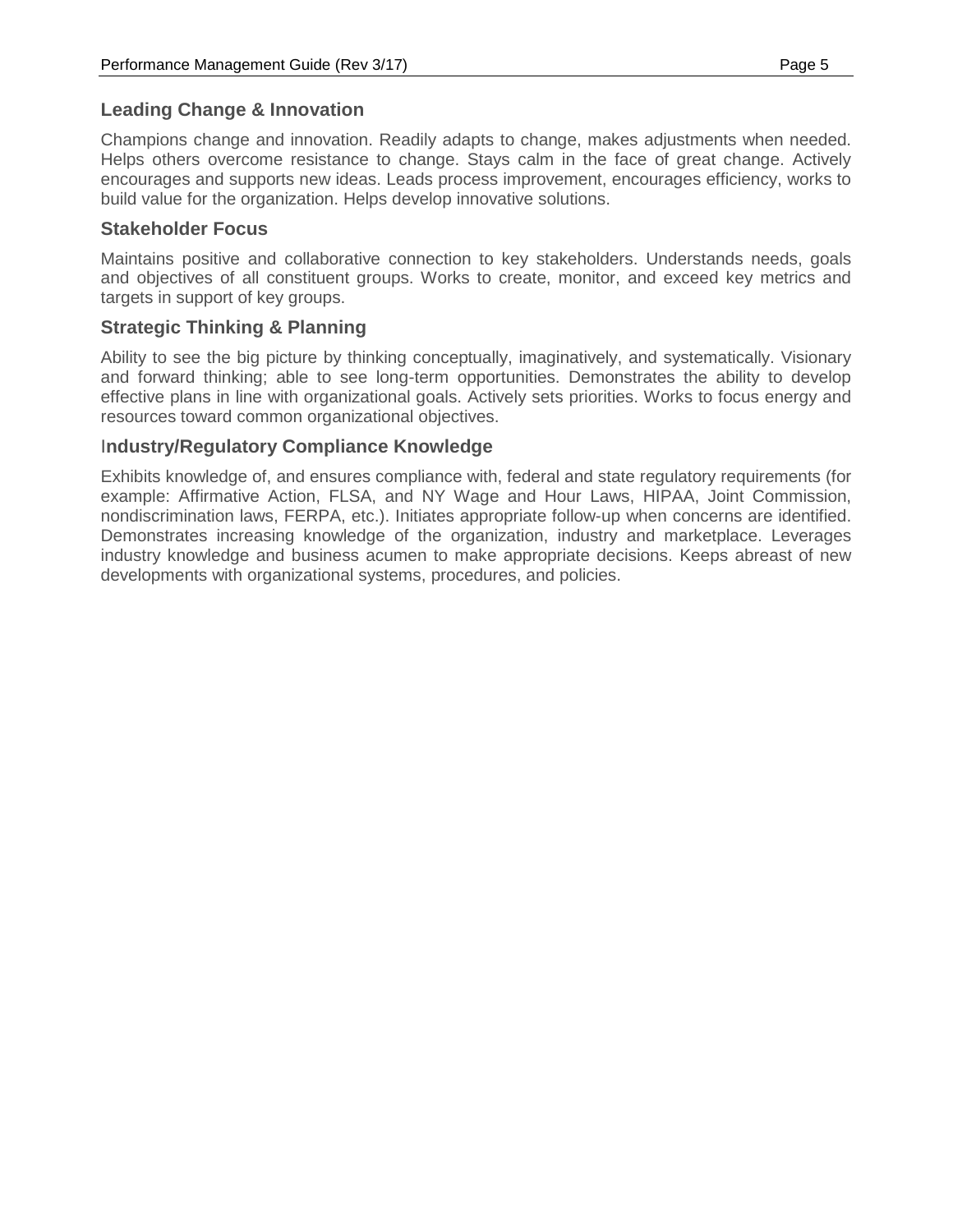## **PERFORMANCE MANAGEMENT PROCESS**

#### **Three Stages to Be Used In Any Review Process**

(End of Probation, Off-Cycle, or Annual Review)

### **STAGE I**

Begin reviewing information, comments, or observations obtained throughout the year.

- Solicit feedback from employee's customers/peers.
- Review the rating scale criteria for each position to ensure consistency and equity.

## **STAGE II**

Review the employee's functional job description to ensure it is current and accurate; revise as necessary and give to employee.

- Schedule the formal performance assessment meeting, giving the employee a notice of at least two weeks.
- Ask the employee to complete a self-assessment.
- Meet with the employee to discuss contributions, competencies, goals, and growth opportunities.
- Agree on a plan of action.
- Finalize the performance evaluation document and give to the employee.

## **STAGE III**

Meet with each employee to review his/her progress.

### **As Applicable Throughout the Year**

Provide ongoing coaching and feedback.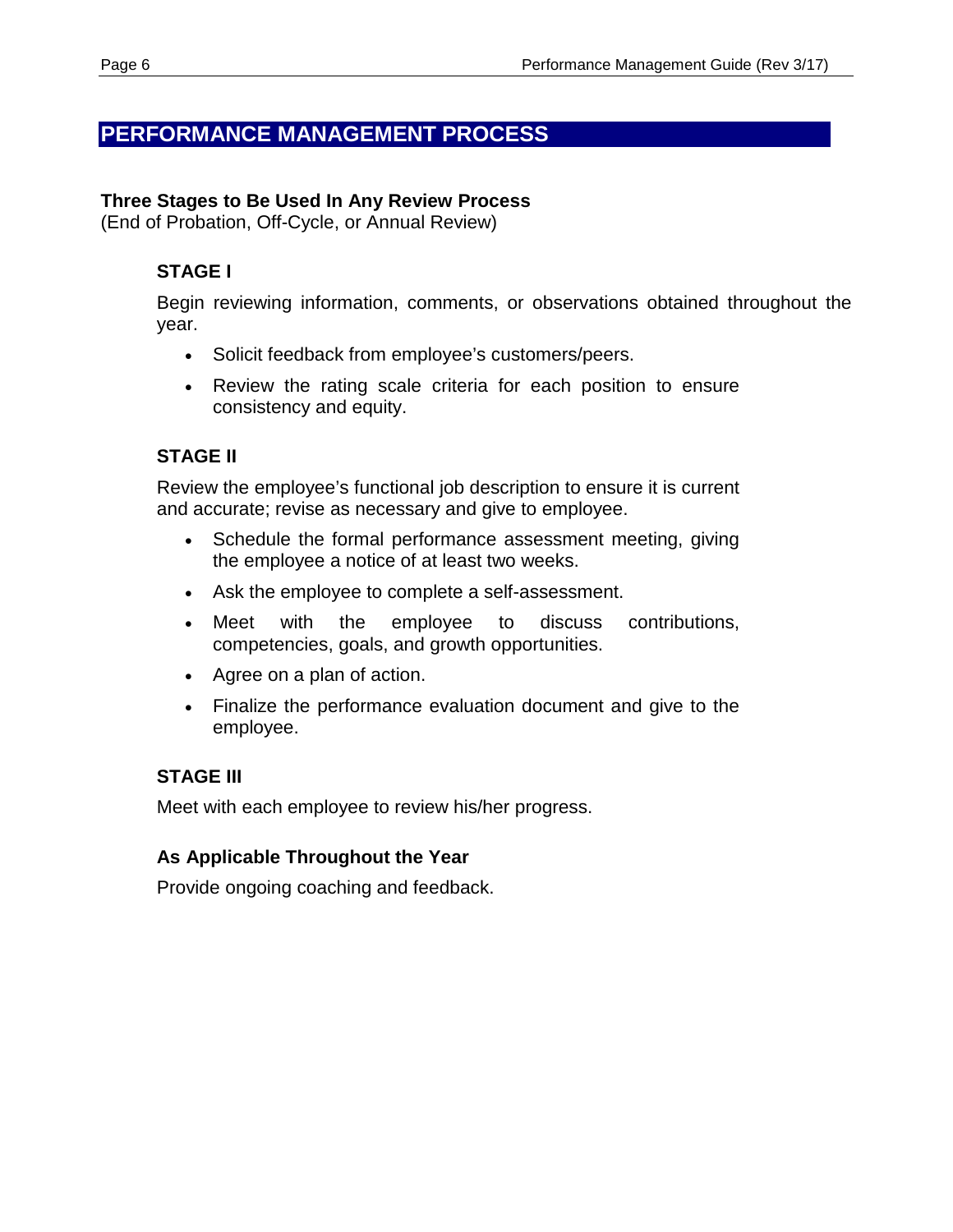Periodic Performance Assessments are an important step in the overall performance management process. A comprehensive performance assessment includes:

- 1. Reviewing the employee's functional job description (updating as necessary) as well as the specific competencies and performance standards for the position.
- 2. Collecting feedback from the employee's customers/peers.
- 3. Setting a date with the employee for the formal performance assessment meeting. (Allow at least 30 minutes.)
- 4. Asking the employee to complete a self-assessment which includes 3-5 goals for the coming year.
- 5. Drafting a formal assessment that includes measurable core competencies and standards for the position.
- 6. Holding the performance assessment meeting, documenting any changes or plans for further action.
- 7. Finalizing the formal assessment tool to include employee input and goals to be signed by the employee and supervisor.
- 8. Providing a copy of the assessment to the employee.

## **Off-Cycle Reviews**

In addition to the annual review, there are two instances when off-cycle performance reviews would be applicable.

The **Off-Cycle Performance Review** is identical to the annual review. This is used primarily for staff employees when a review is needed outside the annual review cycle and assumes the manager has set up performance goals for the employee.

The **Off-Cycle End of Probation Review** is a simplified process for recent hires or transfers. The assumption is that performance goals have not yet been created for the individual, but managers and employees should create performance goals and/or key responsibilities in anticipation of the next annual review cycle.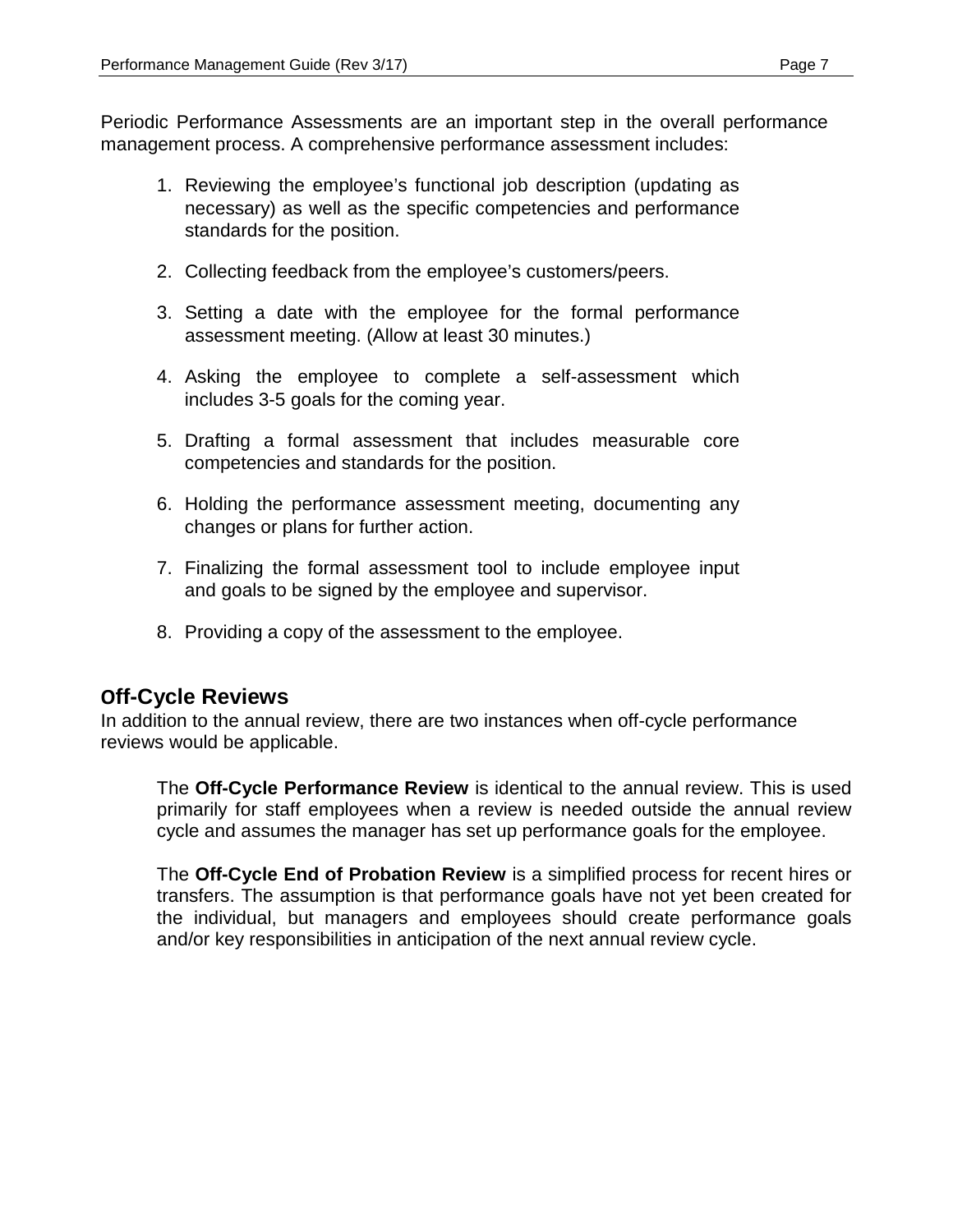## **FEEDBACK PROCESS AND TOOLS**

Collecting feedback is an excellent method to determine how well the employee interacts with others as part of their daily work. To use this method:

- Ask the employee to select five or six individuals with whom they regularly interact. Select three or four from this list.
- Request feedback on that employee either informally via an e-mail, or for a more formal approach, a tool can be used.

There are three types of feedback:

- *Peer Feedback***:** Co-workers can provide insight into the employee's daily work habits and customer interactions. (More than one peer must be used to ensure balanced feedback.)
- *Customer Feedback*: External or internal customers who are not direct reports or peers can be selected; however, ensure the customer has had multiple points of contact with the employee so that a comprehensive evaluation can be made.
- *Direct Report Feedback***:** Also called Upward Feedback, a manager or supervisor can request feedback from his or her staff. It is important, however, that the feedback is sent to a third party so that it remains confidential and anonymous.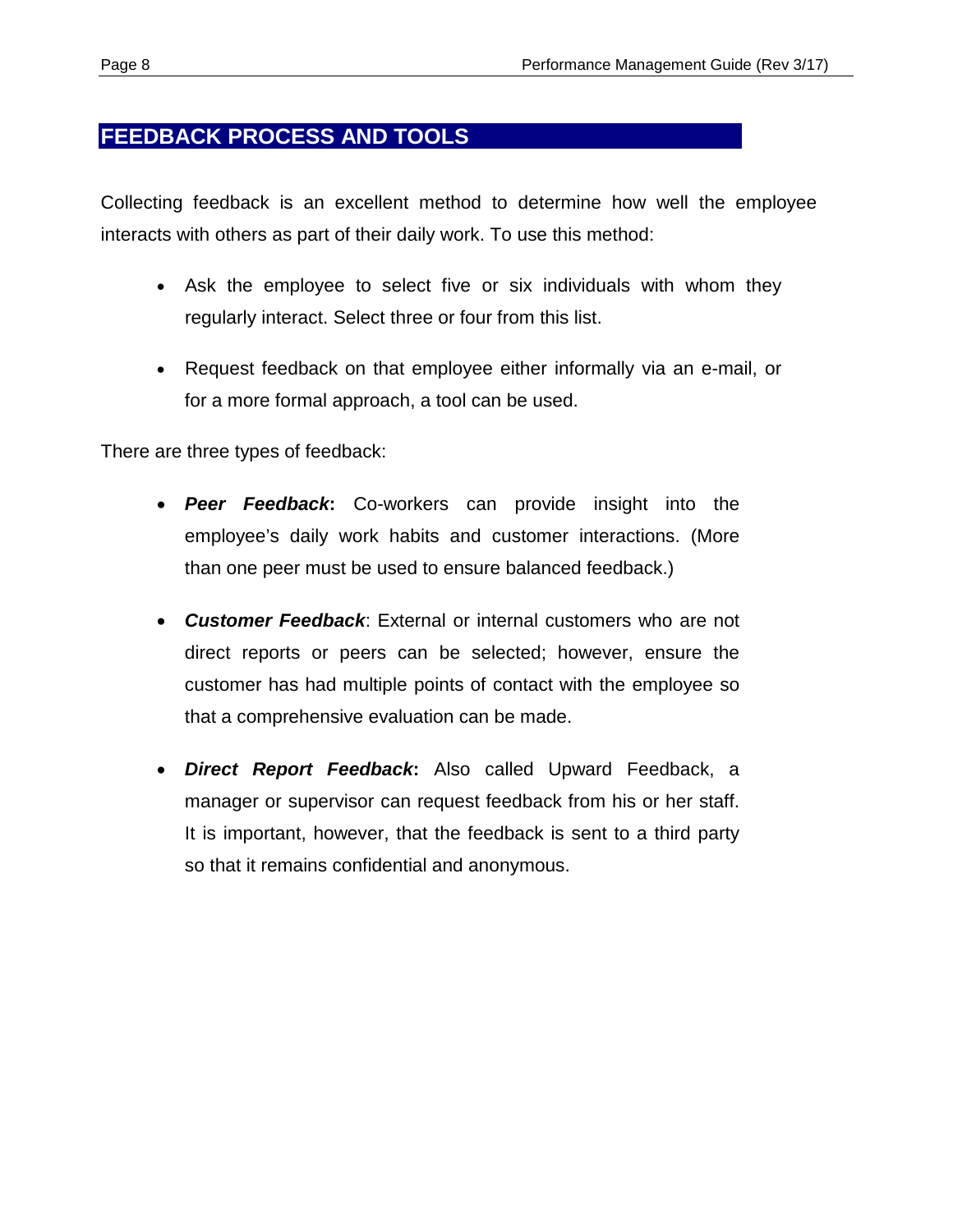## **ASKING FOR FEEDBACK**

#### **Sample of an Informal E-mail to an Employee's Customer:**

Dear (Selected Individual):

As part of (employee's name) annual performance review process, I ask him or her to provide names of some customers he or she has worked with during the past year. He or she has given me your name; I understand you worked together on the during the last several months.

Would you please provide some feedback on your interactions with (employee name) on that project? I am particularly interested in his or her ability to \_\_\_\_\_\_\_\_\_\_\_\_\_\_\_\_. Your comments are confidential and will not be shared with him or her unless you feel it is appropriate to do so. Thank you for your time.

A more formalized approach can be used to gain feedback. The feedback request can contain a few examples of the type of qualities that can be rated. The tool can also be expanded to focus on job-specific competencies as well.

For example:

If phone skills are required as part of the job, statements could be included such as:

- Answers the phone within three rings
- Responds to phone messages within 8 hours
- Leaves clear and concise messages on others' phones

If face-to-face customer interactions are part of the job, statements could include:

- Greets customers warmly, using standard scripting
- Keeps customers informed of delays
- Ensures the customer understands next steps in our processes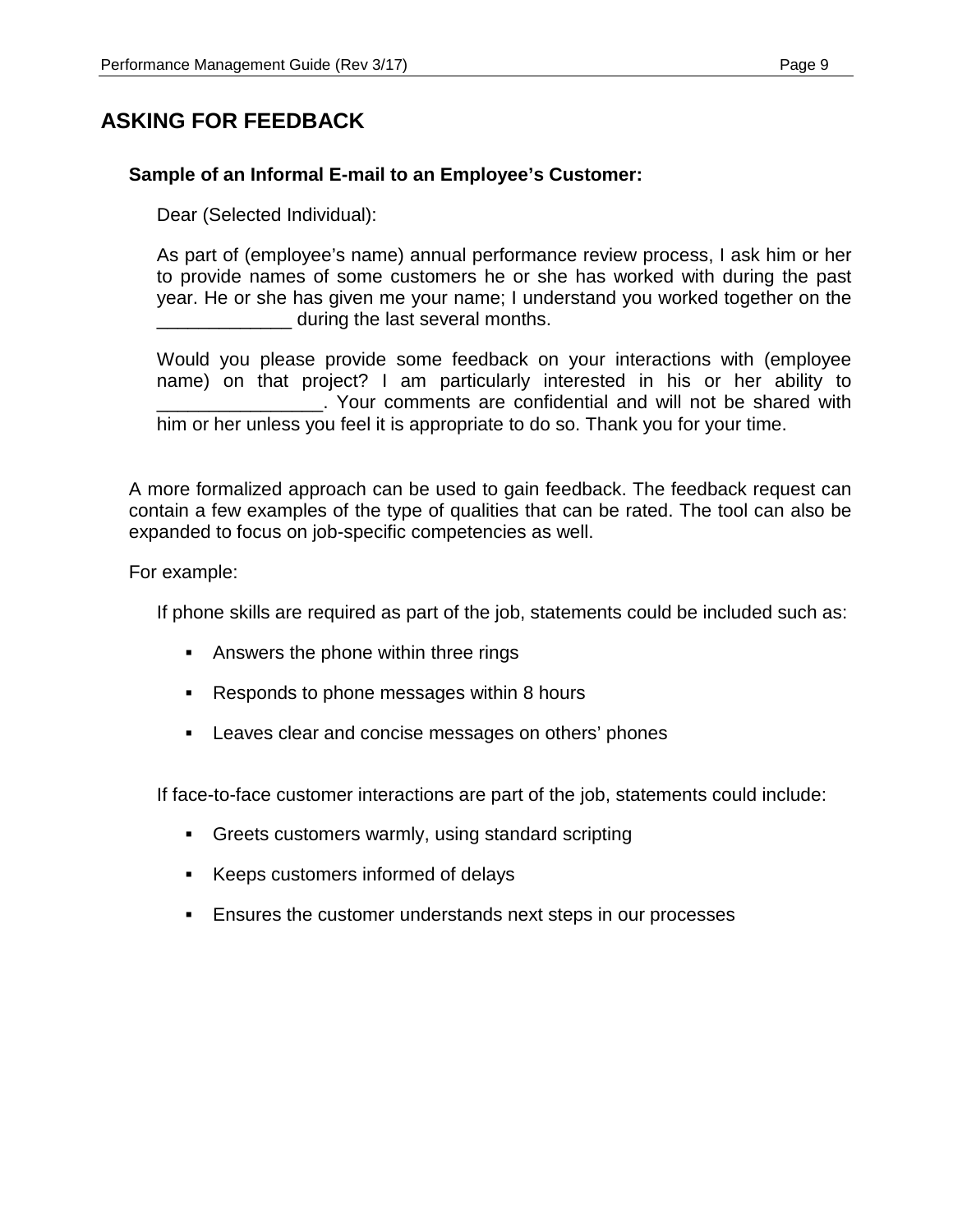## **SELF-ASSESSMENT PROCESS and TOOL**

An important part of an employee's performance management meeting is the selfassessment. This can be accomplished either informally, or formally by using a tool.

If an i**nformal method** is used, the employee can be asked to briefly outline:

- His/her level of success in demonstrating how standards were met and how competencies were applied when completing duties and responsibilities.
- Goals achieved during the past year.
- Goals that have not been reached and what obstacles are in the way of achieving them.
- Accomplishments that were beyond the goals.
- Goals for the upcoming year (three to five).
- What resources they need to do their job for the upcoming year.

If an official self-assessment tool is used, it should contain the elements listed above and can be further tailored to the person's specific job responsibilities.

Process for using a formal self-assessment tool:

- 1. Provide the tool to employee at least two weeks prior to the performance meeting.
	- MyPath online performance assessment: [http://mypath.rochester.edu](http://mypath.rochester.edu/)
	- River Campus forms:

#### **Employee**:

[http://www.rochester.edu/working/hr/performancemgt/perf\\_e](http://www.rochester.edu/working/hr/performancemgt/perf_eval_form_emp.pdf) [val\\_form\\_emp.pdf](http://www.rochester.edu/working/hr/performancemgt/perf_eval_form_emp.pdf)

#### **Leader**:

[http://www.rochester.edu/working/hr/performancemgt/perf\\_e](http://www.rochester.edu/working/hr/performancemgt/perf_eval_lead_form.pdf) [val\\_lead\\_form.pdf](http://www.rochester.edu/working/hr/performancemgt/perf_eval_lead_form.pdf)

- 2. Ask the employee to complete it, adding whatever information they feel needs to be discussed during the meeting.
- 3. Ask that the form be returned to the evaluator at least one week before the meeting.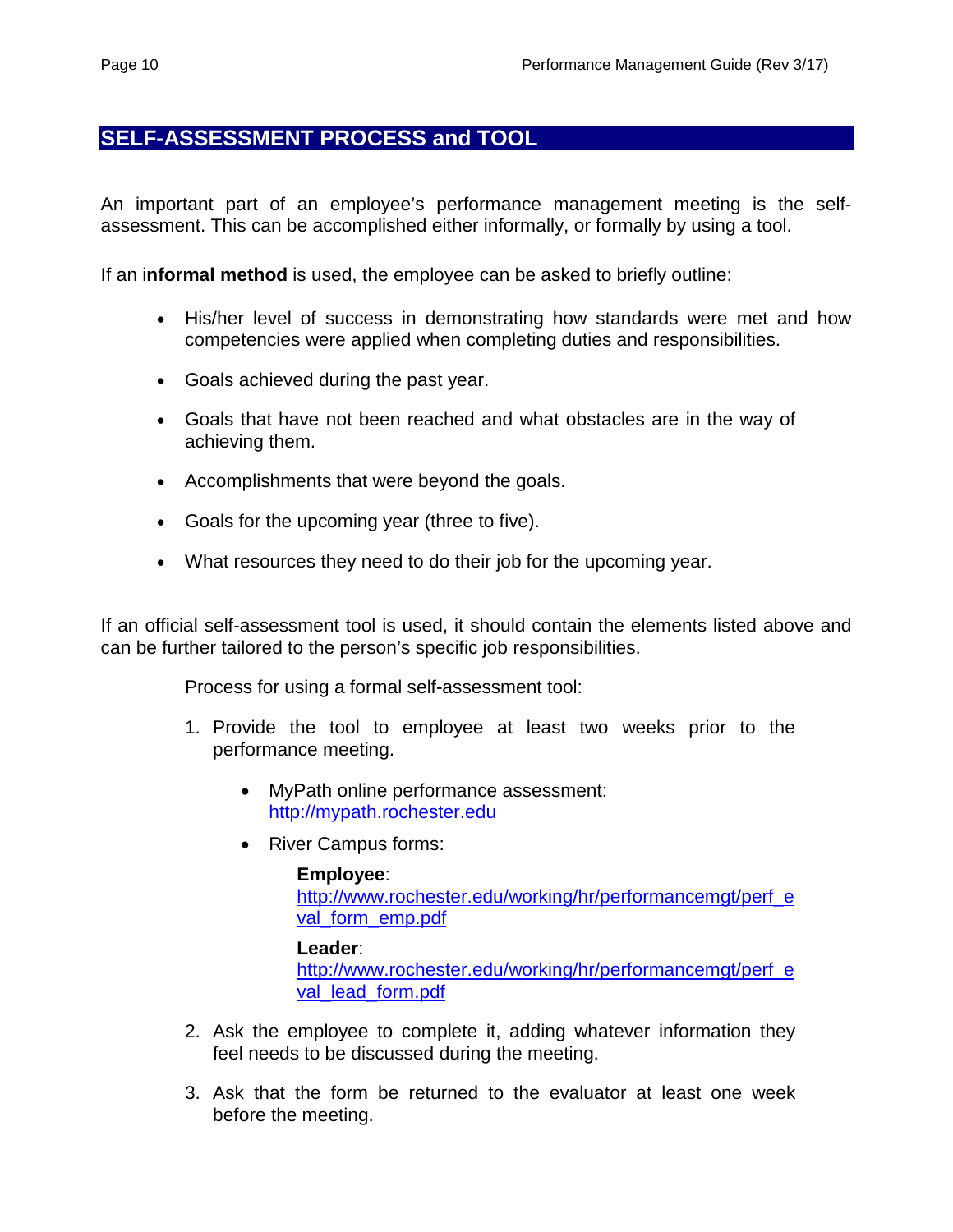## **PERFORMANCE MANAGEMENT TOOLS**

To conduct a comprehensive performance assessment, the supervisor needs to determine all of the components of the position that will be used to evaluate the employee. An up-todate functional job description is crucial in this process.

### **THE FUNCTIONAL JOB DESCRIPTION**

An employee's [functional job description](http://www.rochester.edu/working/hr/employment/forms) contains the responsibilities, tasks, competencies, education, and experience required to perform a specific job. Functional descriptions are developed and maintained at the department level and typically contain:

- Specific purpose of the position
- Responsibilities/tasks listed with percents of time associated with each duty
- Reporting relationships

.

- Requirements of the position in terms of education, experience, and competencies
- Any preferred requirements (not required) such as specific competencies or advanced degrees

### **COMPETENCIES and PERFORMANCE STANDARDS**

Competencies are defined as the knowledge, skills, attributes, and behavioral traits required for individual and organizational success. Competencies relate directly to an individual's particular job family and involve demonstrating knowledge in a technical, professional, occupational, vocational, or process area.

Where applicable, population-specific competencies or patient safety competencies should be added as components of the performance review, based on the job description. Additionally, standards set by regulatory agencies (Joint Commission, OSHA, NYS) may need to be included as well, as applicable.

Each employee's assessment tool should be customized to their position.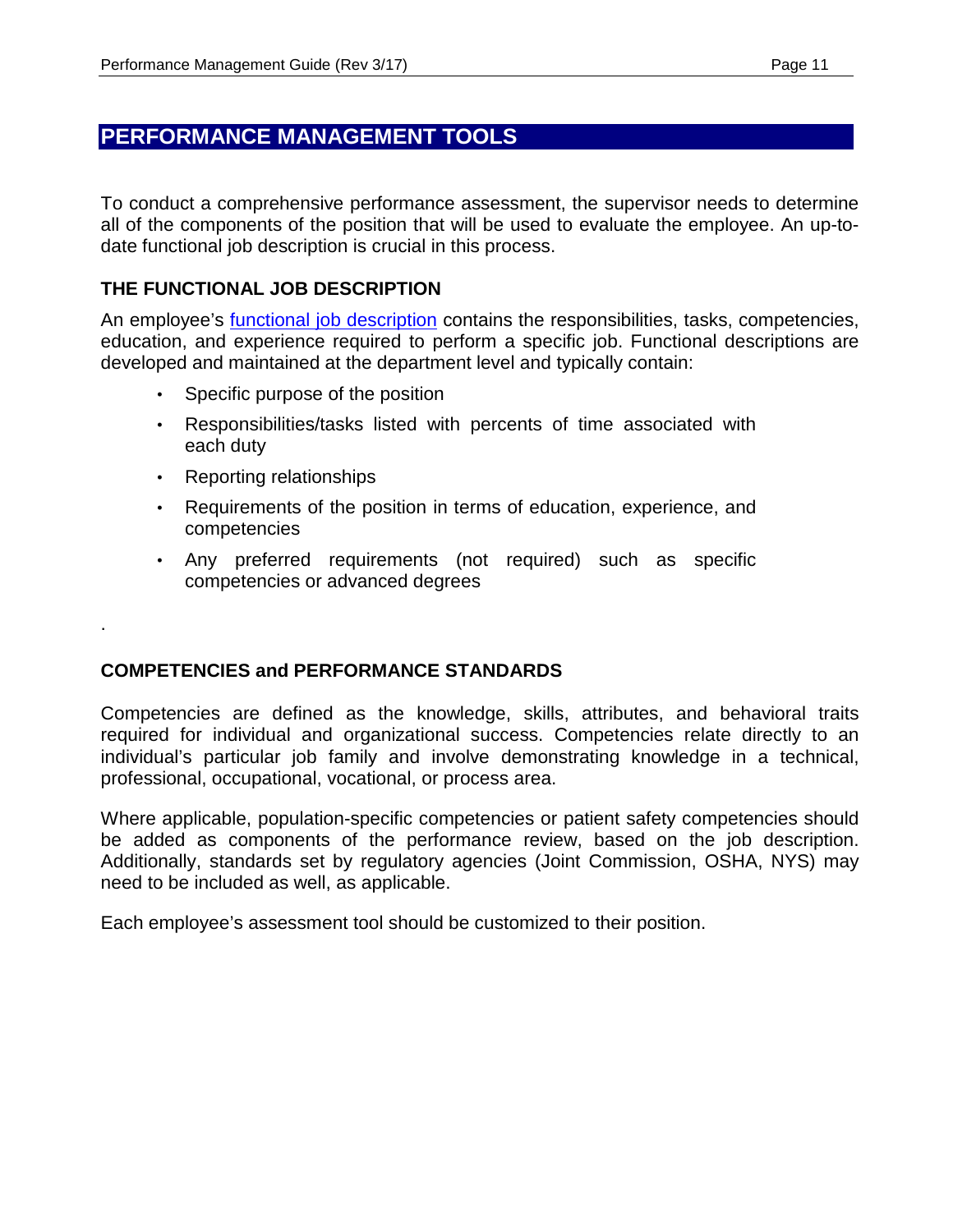### **PERFORMANCE STANDARDS WORKSHEET**

A performance standards worksheet can be used to define measurable and observable behaviors which demonstrate how well an employee performs their duties and responsibilities. To create a worksheet, three columns of information are needed:

- a. **Critical Job Responsibilities:** Use this column to define the five to seven most essential/critical job duties and responsibilities.
- b. **Specific, Observable Behaviors:** After defining the duties and responsibilities, list those behaviors that demonstrate successful completion of each responsibility. These behaviors should describe work processes or interactions with people.
- c. **Assessment Method(s):** Use this column to assess whether the standards are met. These may include:
	- Direct observation
	- Meetings with the employee
	- Feedback from others (co-workers or customers)
	- Audits
	- Employee's self-assessment
	- Review of credentials
	- Review of reports, charts, letters
	- Measurement of cost, time, quality, or quantity

Additionally, the underlying [Organizational Principles](http://sites.mc.rochester.edu/departments/pfcc/) should be kept in mind when creating the worksheet.

Contact your [HR Business Partner](http://www.rochester.edu/working/hr/contact/contact_list.html) at the Medical Center or on the River Campus if you need assistance in developing a performance standards worksheet.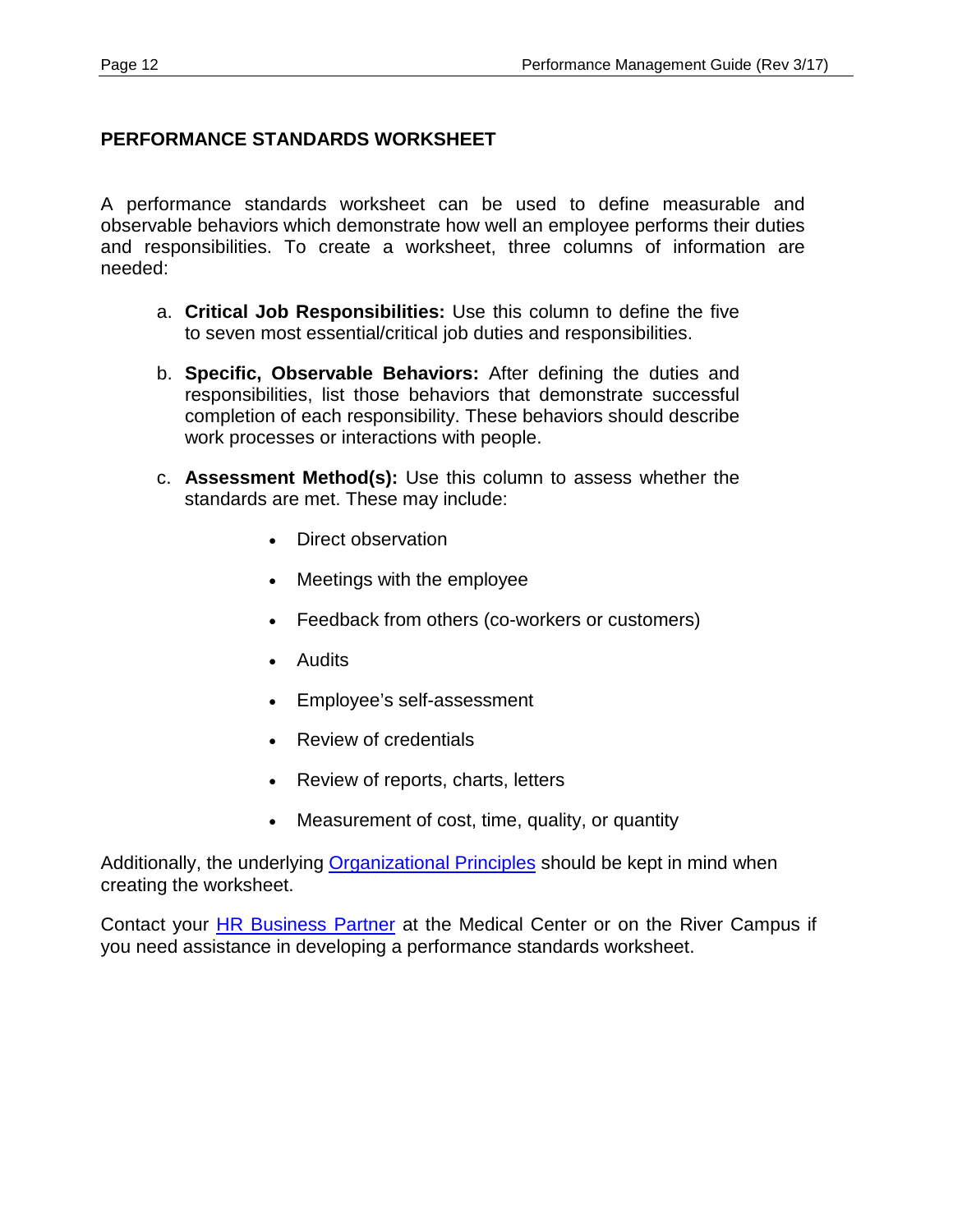## **LEADERSHIP COMPETENCIES (also listed beginning on page 4)**

#### **Effective Communication**

Writes and speaks clearly. Articulates ideas and instructions in a clear and concise manner. Encourages dialogue and candor; makes it safe for others to voice their opinion. Active listener; takes the time to consider alternative points of view. Keeps others informed; conveys important information in a timely and efficient manner.

#### **Partnership & Team Building**

Values, respects and is open to others' point of view. Relates well to people at all levels of the organization. Actively works to build a team. Empowers employees to take action. Supports team decisions both publicly and privately. Manages conflict; builds common ground, focuses on the positive and seeks constructive outcomes. Demonstrates care and concern for all team members and those we serve.

#### **Organizational Effectiveness**

Takes initiative to get things done. Actively sets priorities. Runs effective meetings; starts/stops on time, maintains focus on topic. Analyzes short-term and long-term risks; identifies pros and cons; evaluates options and chooses effective solutions. Makes critical decisions in a timely manner.

#### **Performance Management**

Tracks, monitors, and documents employee performance. Actively encourages goal setting. Provides timely, effective, and constructive feedback. Holds team members accountable for their performance and results. Delegates tasks appropriately. Creates an environment where employees and others feel valued and appreciated. Routinely recognizes team members for their contributions formally and/or informally.

#### **Leading Change & Innovation**

Champions change and innovation. Readily adapts to change, makes adjustments when needed. Helps others overcome resistance to change. Stays calm in the face of great change. Actively encourages and supports new ideas. Leads process improvement, encourages efficiency, works to build value for the organization. Helps develop innovative solutions.

#### **Stakeholder Focus**

Maintains positive and collaborative connection to key stakeholders. Understands needs, goals and objectives of all constituent groups. Works to create, monitor, and exceed key metrics and targets in support of key groups.

#### **Strategic Thinking & Planning**

Ability to see the big picture by thinking conceptually, imaginatively, and systematically. Visionary and forward thinking; able to see long-term opportunities. Demonstrates the ability to develop effective plans in line with organizational goals. Actively sets priorities. Works to focus energy and resources toward common organizational objectives.

#### I**ndustry/Regulatory Compliance Knowledge**

Exhibits knowledge of, and ensures compliance with, federal and state regulatory requirements (for example: Affirmative Action, FLSA, and NY Wage and Hour Laws, HIPAA, Joint Commission, nondiscrimination laws, FERPA, etc.). Initiates appropriate follow-up when concerns are identified. Demonstrates increasing knowledge of the organization, industry and marketplace. Leverages industry knowledge and business acumen to make appropriate decisions. Keeps abreast of new developments with organizational systems, procedures, and policies.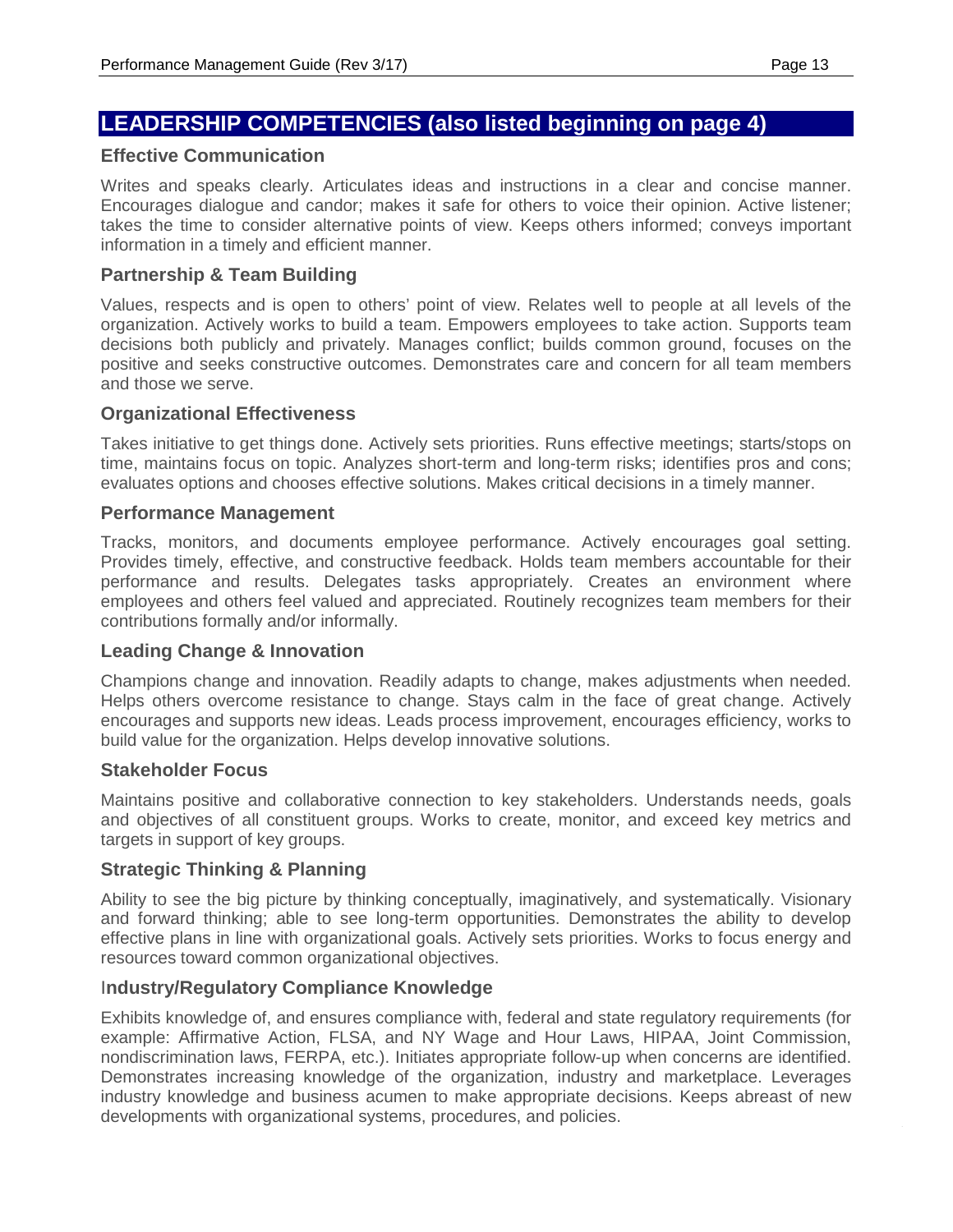## **SBI FEEDBACK FRAMEWORK**

When providing constructive feedback to improve behavior, meet with the employee as soon as possible after an event has occurred:

- Find a private setting.
- Describe the situation, sticking to the facts.
- Describe the behavior observed in neutral terms.
- **Explain the impact that behavior had on the event.**

The SBI Framework is an acronym for *Situation, Behavior and Impact.* Using the SBI Framework brings the message back to the facts, making it easier to find solutions, rather than letting emotions control the situation.

- **S**ituation: Explain the problem that needs to be discussed. Be specific about the details.
- **B**ehavior: Describe the behavior the person used, using 'I' statements. Talk about both what the person did and how it was done. Focus on body language, tone of voice and choice of words

**I**mpact: Explain how the behavior impacted the circumstances.

Communicate how the behavior affected the organization, work team, program or customer.

Communicate what you need to happen, and if appropriate, include a consequence if the desired behavior does not occur in the future.

#### **Example – Constructive Feedback for a Difficult Situation**

- **Situation**  I overheard you talking with Mrs. Smith's family on the phone…
- **Behavior**  The tone of your voice sounded harsh to me.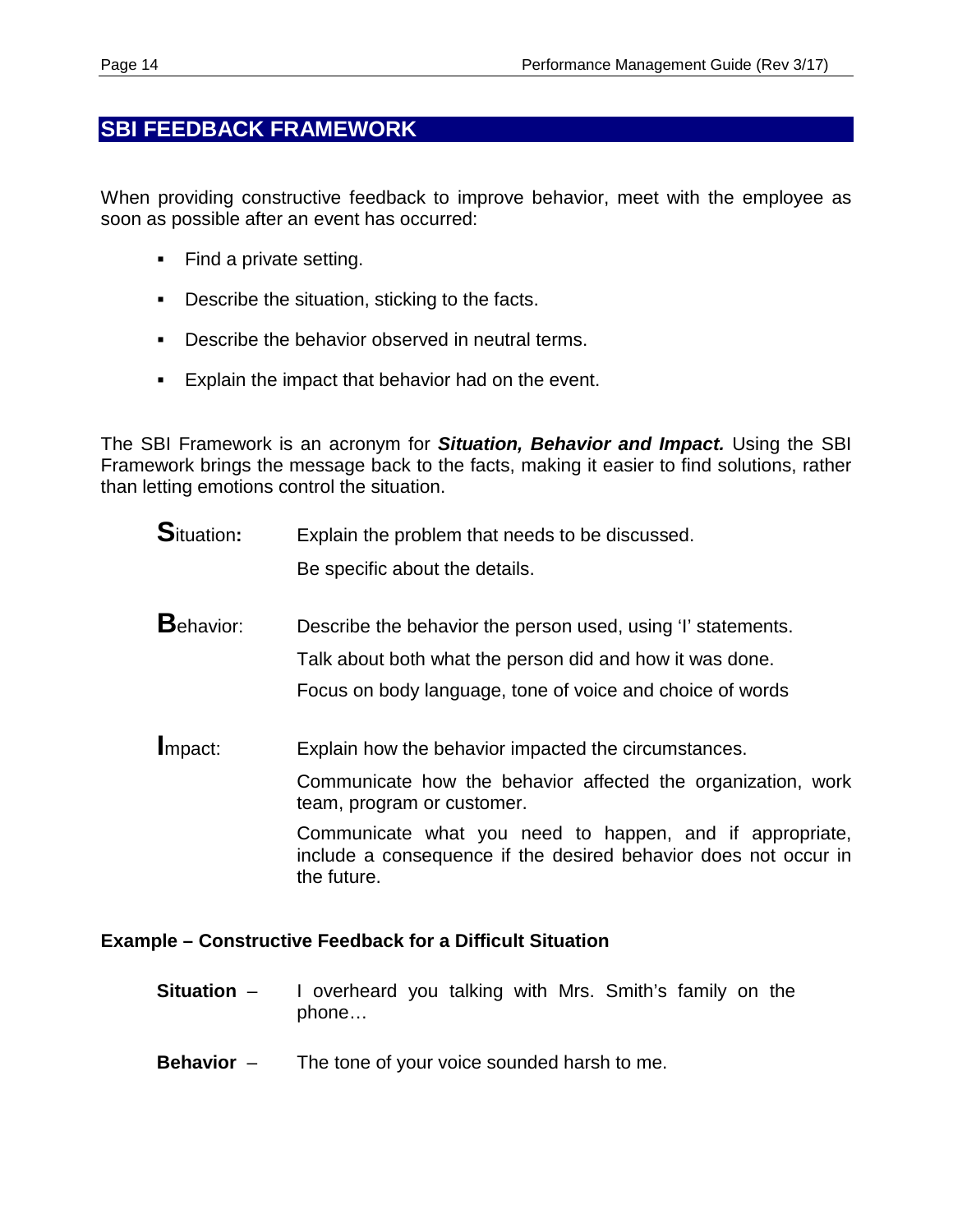**What I need:** I need you to be aware of this and use a tone of voice that demonstrates your willingness to assist. Let's talk about how you can better handle a situation like this in the future.

### **Example – Positive Feedback**

When providing positive feedback, meet with the employee as soon as possible after the event has occurred and:

- Determine if a private setting is necessary. (Is the situation confidential?)
- **Describe the situation, sticking to the facts.**
- Describe the behavior observed in neutral terms.
- **Explain the impact that positive behavior had on the event.**
- Express appreciation for a job well done.

When using the SBI Framework to give positive feedback concerning a difficult situation, the person receiving the feedback understands exactly what they have done correctly and will be encouraged to behave that way again.

- **S**ituation An angry family member called the facility (When Mr. Smith's family member called yesterday…)
- **B**ehavior You remained calm and clearly communicated the situation and the reasons behind it.
- **Impact This put our facility in a good light and helped the Smith** family understand how and why our program has the rules that it follows.
- **Appreciation**: Well done! I appreciate your ability to stay calm under pressure and provide excellent customer service. You are a positive role model!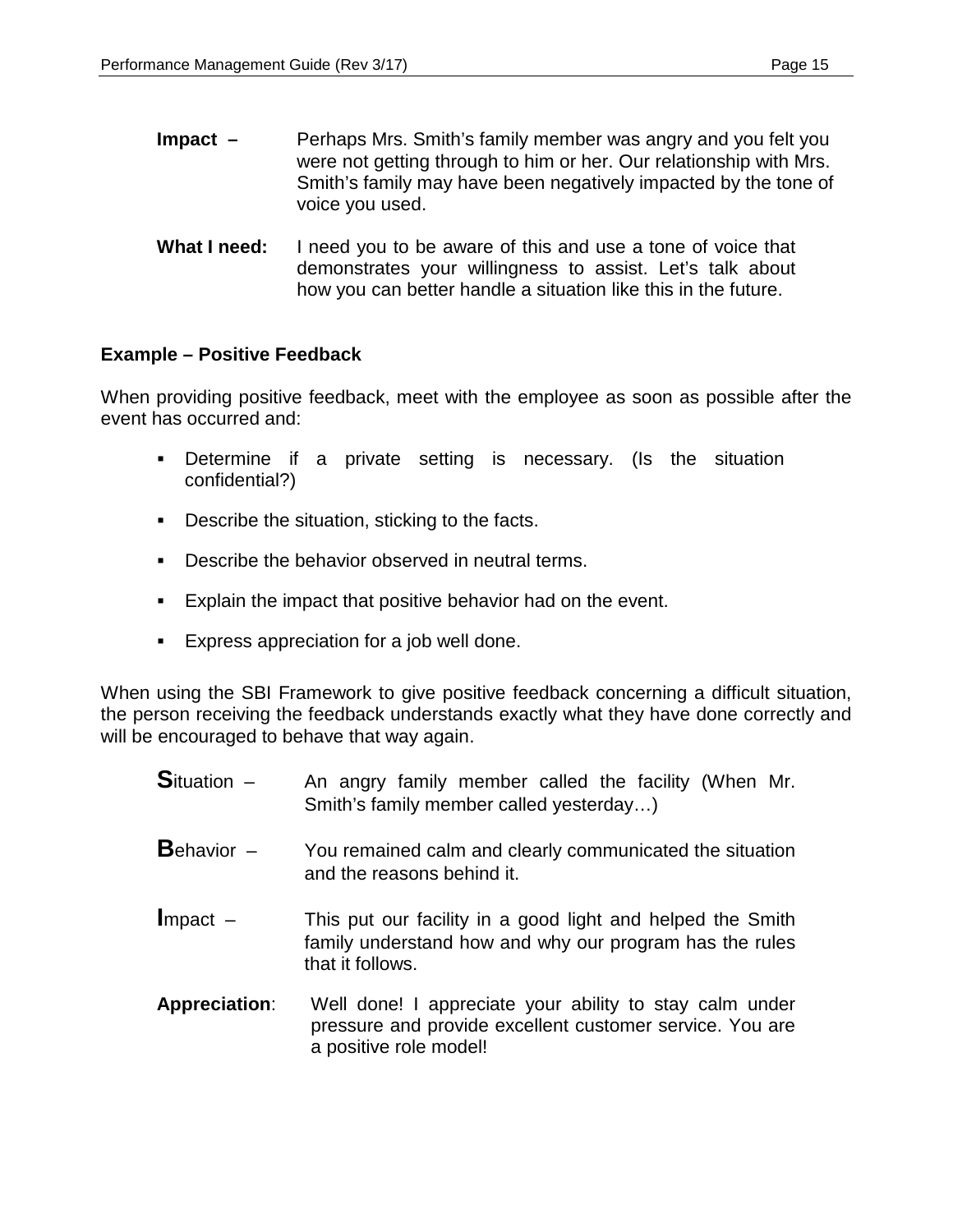## **CONDUCTING CONVERSATIONS WITH HIGH, MIDDLE and LOW PERFORMERS**

Each employee can be placed into one of three categories—a High, Middle or Low Performer. Each of these categories can be defined generically:

- **High Performer** Consistently exceeds standards, proactively problem solves, takes appropriate initiative, and is a positive influence on others as well as a good role model.
- **Middle Performer** Meets standards, responds well to others' problemsolving ideas, strives to do a good job and may need more experience or coaching. May be influenced either by the high or the low performer.
- **Low Performer** Does not consistently meet standards, may respond to problems in a negative way. May not recognize the need for performance improvement.

A supervisor needs to communicate regularly with employees; it should not be a once-ayear conversation during performance review time. It is important to remember that all employees at all performance levels need regular positive feedback and when appropriate, constructive feedback and coaching to help them improve.

**High performers** are more likely to look for another job than other performers because they feel unrecognized and unrewarded. It is important to communicate to them regularly. When meeting with a high performer:

- Thank them for a job well done.
- Emphasize specifically where their actions make a positive difference in the workplace.
- "Re-recruit them" ask what needs to be done to assist them in performing their current duties.
- Provide opportunities for them to grow beyond their current duties.
- Ask them to mentor others.
- *Note:* It is also important not to continue to pile on the extra work because the high performer will get it done without complaint. At some point, the additional responsibility could become too much and the high performer might leave.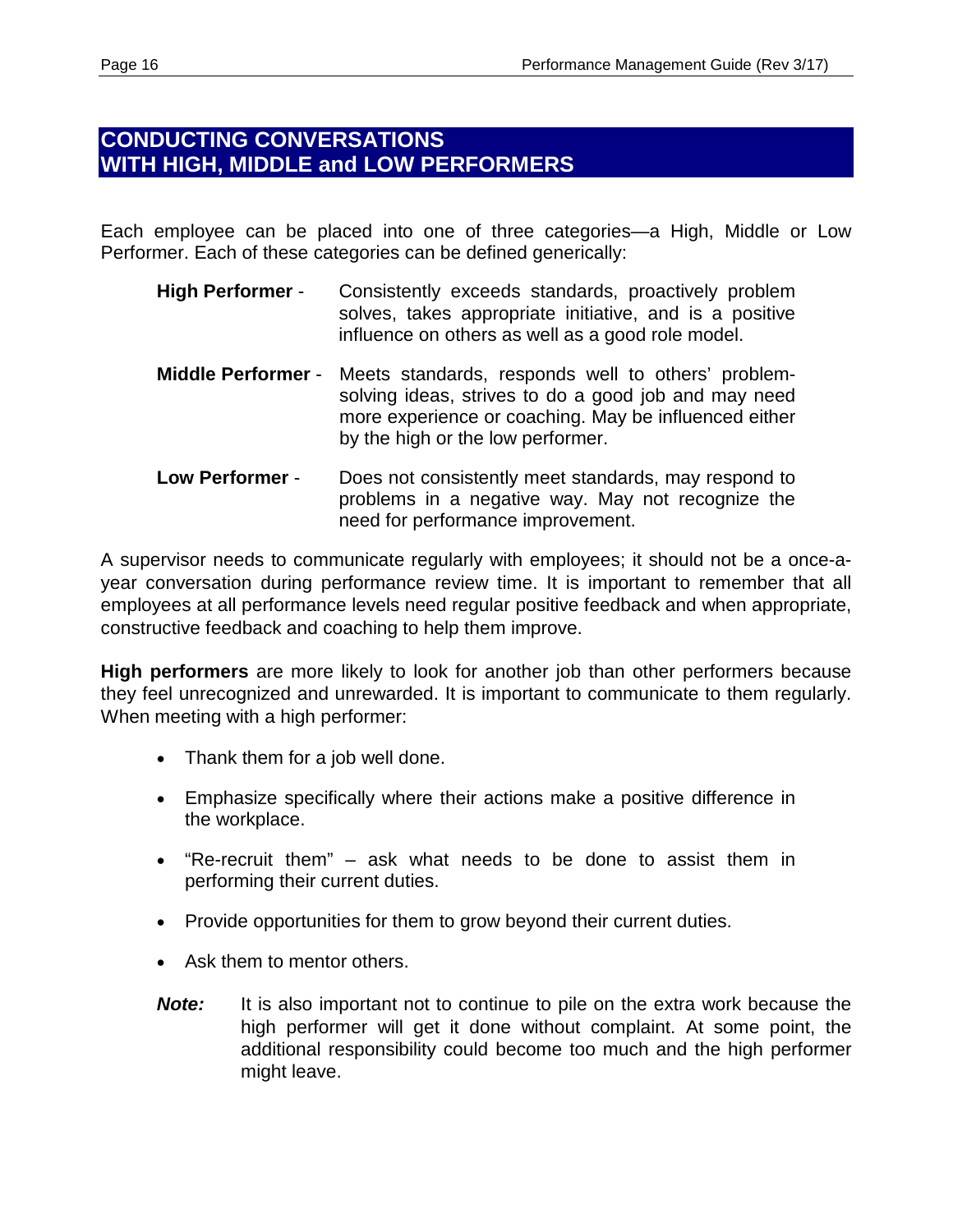**Middle performers** are often seen as the steady contributors; the staff who do the job well most of the time. They might be ignored, however, as they usually do not cause problems or ask for opportunities to increase their skill or knowledge. It is important to communicate with middle performers regularly. When meeting with them:

- Thank them for their hard work.
- Emphasize specifically how their actions contribute to the overall success of your department/unit.
- Coach them in those areas that will assist them in better performing their current duties.
- Provide opportunities for them to grow beyond their current duties.

**Low performers** often take up a majority of a supervisor's time, as they require much attention to discuss inappropriate behavior. It is up to each supervisor to either assist the low performer in improving, or determine whether that staff member is in the appropriate position/department. It is important to communicate with low performers until their performance improves. When meeting with them, be focused, constructive and firm:

- Describe the unacceptable performance or behavior, using specific examples.
- Using the SBI method, explain the impact of their actions.
- State the desired behavior, performance or attitude.
- Remind them of the consequences if they do not improve their behavior or performance.

Your HR [Business Partner](http://www.rochester.edu/working/hr/contact/contact_list.html) is available to assist you while you are preparing to counsel or coach employees.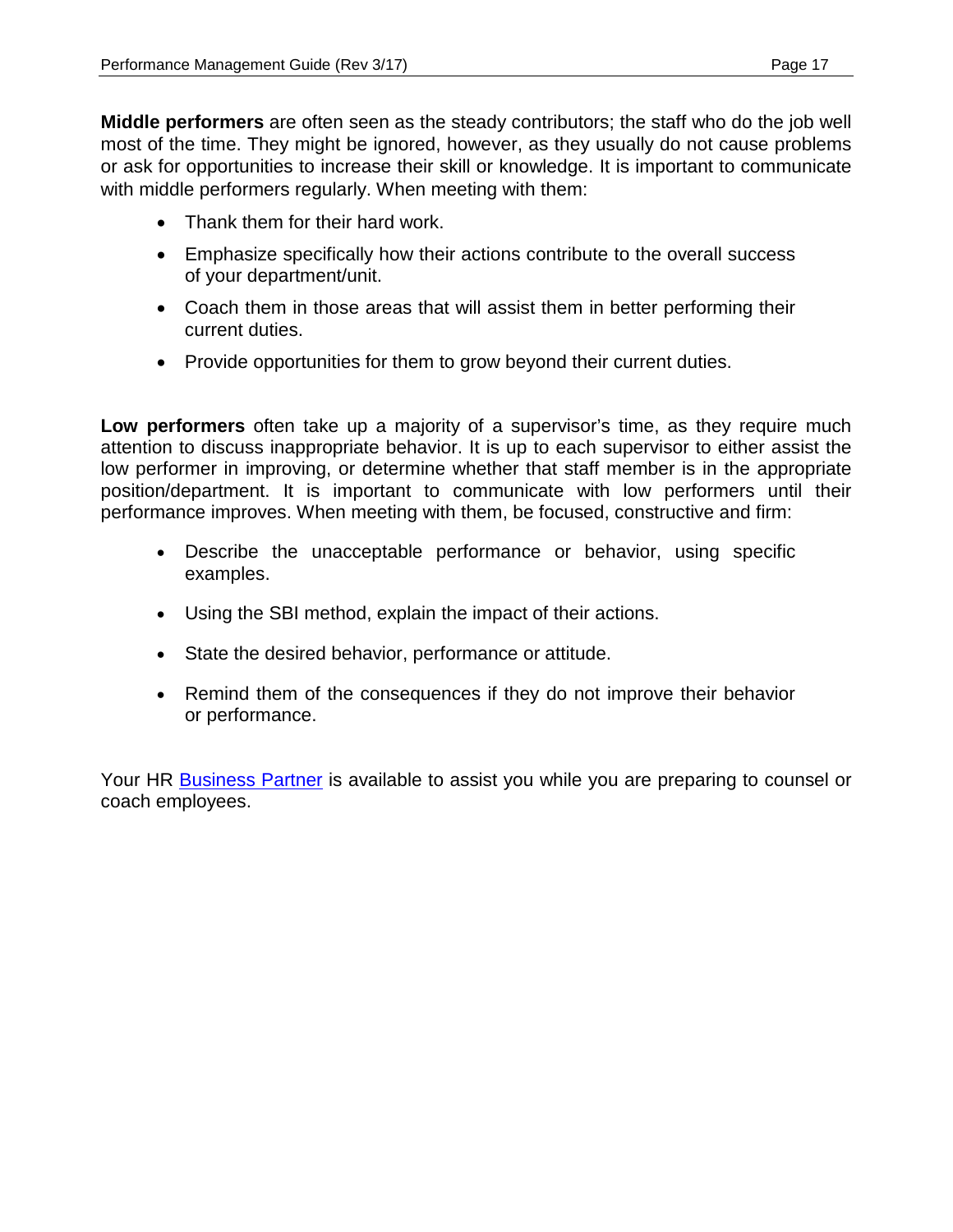## **COACHING FOR SUCCESS\***

#### **Effective Coaching is a Critical Component of Performance Management**

When an area for improvement or a growth opportunity has been identified, the manager acting as coach yields the best results.

Coaching is a:

- Process of providing individuals with the knowledge, tools and opportunities they need to be more effective in their endeavors.
- Process that allows an individual to discover their own "best fit" and own "best self."
- Personal paradigm shift for the manager.

Coaching is not:

- **Counseling**
- **Mentoring**
- Consulting
- Training

Coaching provides:

- Opportunities for individuals to become more committed to and more invested in the outcomes of their work and the overall success of the organization they work within.
- The glue that binds training with sustainable results.
- The leverage for individual strengths and abilities to achieve maximum performance.
- Proactive learning as well as reactive learning aimed at a particular situation or concern.
- A "safer" context for feedback and a stronger support for changed behavior.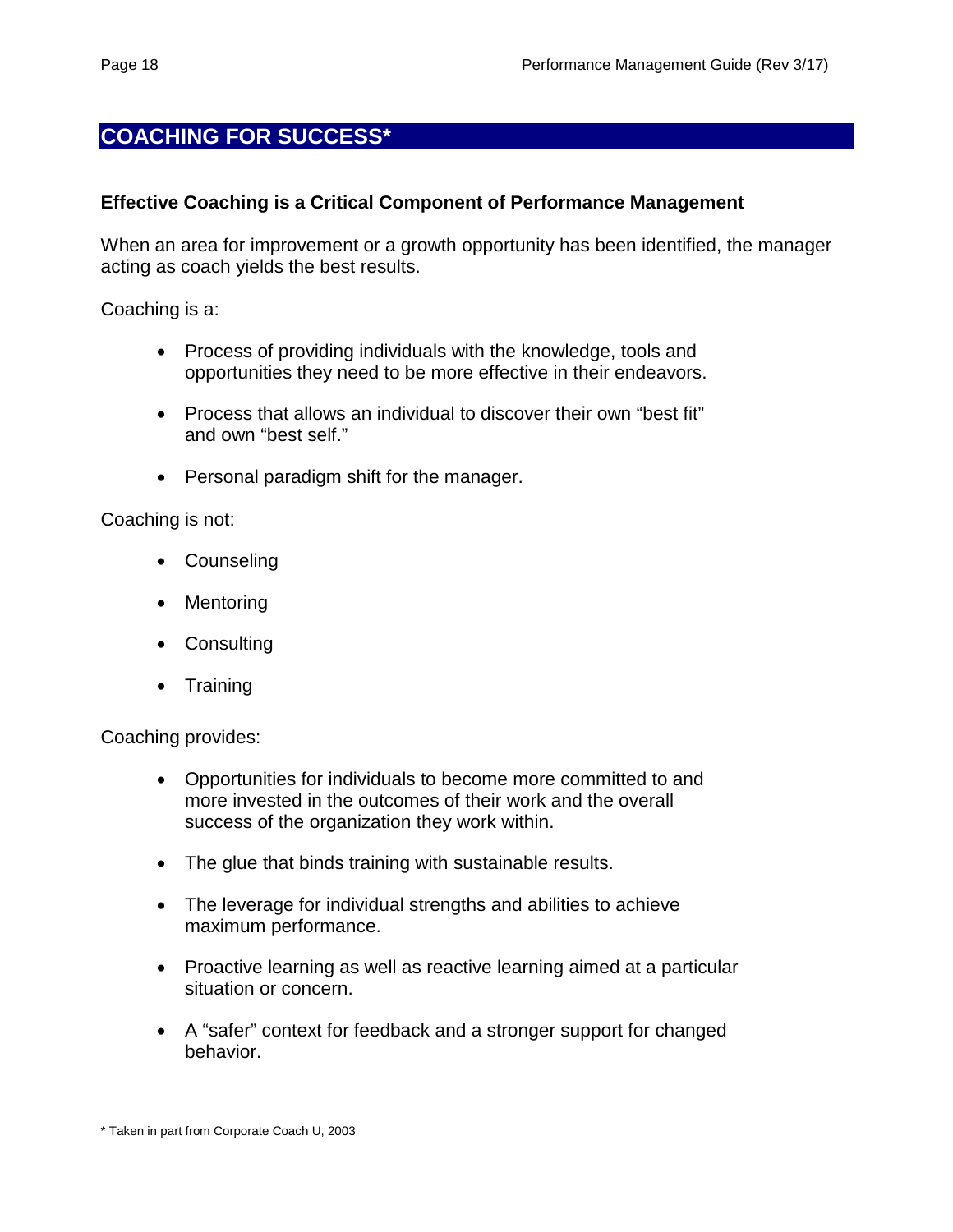### **MANAGERS and the PERSONAL PARADIGM SHIFT**

For a manager to move from "supervisory" behavior to "coaching" behavior, the following shift in thinking and actions needs to occur:

| <b>Traditional</b>                                 | Coaching                                                                                               |
|----------------------------------------------------|--------------------------------------------------------------------------------------------------------|
| <b>Managerial Approach</b>                         | Approach                                                                                               |
| Being focused only on the<br>immediate outcome     | Creating sustainable results and<br>having employees who are fully<br>engaged in their work as a bonus |
| Having complete control over<br>employees' actions | Giving employees power to make<br>decisions and act on them<br>whenever feasible                       |
| Fear of consequences if the                        | Encouragement of guided risk                                                                           |
| employee does not do the job                       | taking and willingness to fail as                                                                      |
| well                                               | part of learning                                                                                       |
| Pointing out weaknesses when                       | Recognizing strengths during the                                                                       |
| the job is not done correctly                      | learning process                                                                                       |
| Being a problem solver for the<br>employee         | Assisting others in working<br>through problems so the employee<br>comes to their own solution         |
| Listening to the words only during                 | Understanding the meaning and                                                                          |
| a performance conversation                         | the emotions behind the words                                                                          |
| Having the final word in difficult                 | Opening the door to collaboration                                                                      |
| situations                                         | and resolution to conflict                                                                             |

For more information on coaching, contact your **HR Business Partner** at the Medical Center or on the River Campus.

\* Taken in part from Corporate Coach U, 2003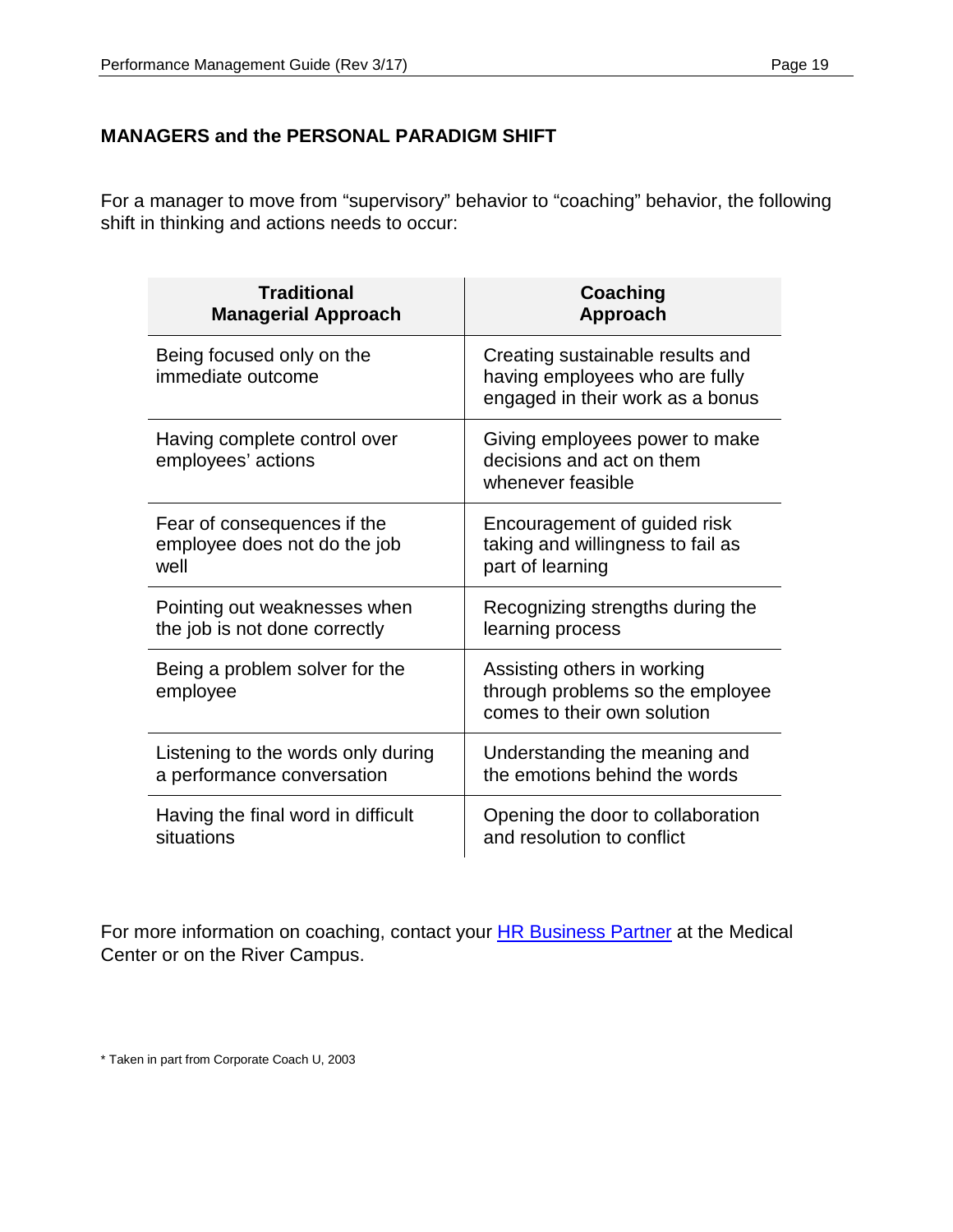## **CAREER DEVELOPMENT**

An important component of the performance management process is to encourage and support continued growth and development of employees. Working with staff to enhance and improve their skills is a form of recognition, a tool for motivation and a benefit not only to the employee but to the organization. Continuous coaching and mentoring are an integral part of this process once a specific plan with measurable goals has been developed.

The following characteristics may identify an employee who is ready to grow:

- 1. Works independently
- 2. Uses sound judgment when she or he does not have clear direction
- 3. Is sought out to give help to co-workers or to those outside the department
- 4. Offers innovative ideas that are feasible
- 5. Asks clear questions when she or he does not understand what needs to be done
- 6. Provides solutions when presenting problems
- 7. Takes the initiative or a risk to try something new
- 8. Inspires others to do their best
- 9. Does whatever it takes to meet the deadline
- 10. Holds herself or himself accountable for quality results

Career development should be for all staff, not just those who want to learn more about their current responsibilities or how to move to the next level. *It should be noted, however, that career development activities will not always be upwardly focused, nor will they necessarily lead to salary increases.* 

The implementation of a career development plan needs a strong commitment from both the employee and the organization. This requires the staff member and the supervisor to regularly define, develop, and refine his or her career goals, skills, aptitudes and responsibilities and be aligned with realistic opportunities for him or her in terms of the University's needs, requirements and strategic direction.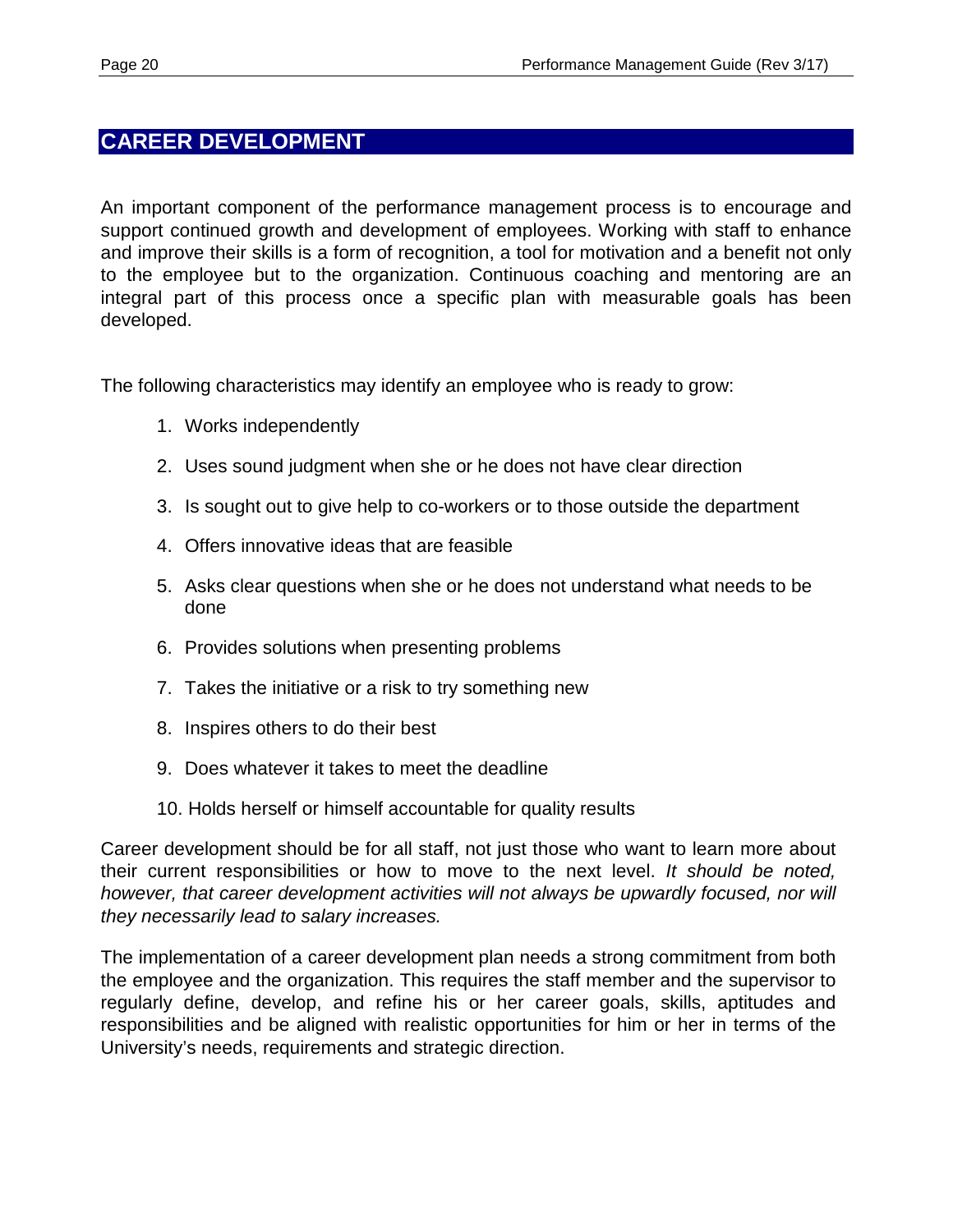Supervisors support career management by:

- Engaging staff in discussions about the skills and knowledge to be developed, determining the level to be achieved, and proposing action plans.
- Providing honest feedback regarding the employee's skills, knowledge level and growth potential.
- Assisting in the creation of development plans which should include clear, specific, and attainable career goals.
- Suggesting resources to assist in reaching the goals.

It is the supervisor's responsibility to be aware of the appropriate resources both within and outside your department. Resources may include:

**LEARNING IN MyPath** at<http://mypath.rochester.edu/>

**HUMAN RESOURCE [BUSINESS PARTNER](http://www.rochester.edu/working/hr/contact/contact_list.html)** AT THE MEDICAL CENTER OR ON THE RIVER **CAMPUS** 

Provide individual guidance in how to approach a problem and can help develop strategies for talking to a supervisor or a co-worker about a situation. In addition, some career coaching is available.

#### **TUITION BENEFITS**

University of Rochester sponsors and encourages employees to pursue college degrees. It's possible to take up to two classes per semester through the tuition benefits program. See specifics in the University of Rochester [Benefits Program.](http://www.rochester.edu/working/hr/benefits/tuition/)

#### **TOASTMASTERS**

Provides experience and peer feedback in presentation skills workshops such as "Speaking Skills for Beginners."

#### **UNIVERSITY JOB LISTINGS**

The University of Rochester initiative is to promote and transfer employees within the organization first. Job listings can be accessed online by logging in<br>to the Human Resources Management System (HRMS) at to the Human Resources Management System (HRMS) at <http://www.rochester.edu/working/hr/hrms> and selecting Self-Service > Recruiting > Careers.